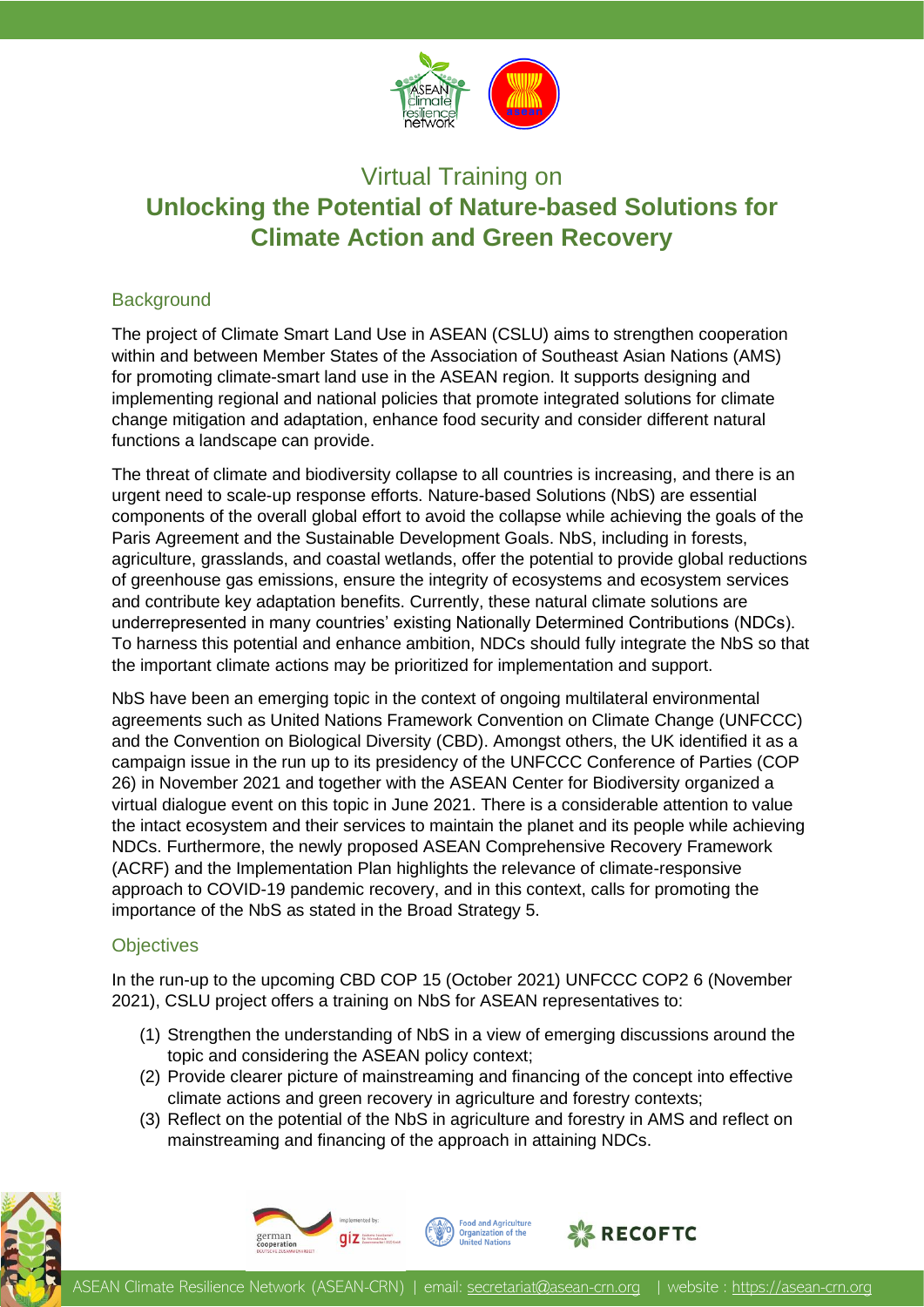

### **Participants**

The target group of the course is government representatives working on forestry and agriculture of 10 ASEAN Member States nominated through the following ASEAN bodies and network: ASEAN Technical Working Group on Agricultural Research and Development (ATWGARD), ASEAN Working Group on Forest and Climate Change (AWGFCC), ASEAN Working Group on Social Forestry (AWGSF) and ASEAN Climate Resilience Network (ASEAN-CRN).

The nominated participants should be engaged in planning and implementing activities that promote climate smart agriculture and sustainable forestry and play role in the respective countries' engagement with the UNFCCC and the CBD.

The course will be held in English and take in maximum 60 participants, with a gender balance of at least 40% female participants.<sup>1</sup>

### Approach

The training will be held virtually in two batches (one training, provided twice), each covering the following topics:

- Introduction to NbS: Concept, co-benefits and key aspects of the approach
- NbS in ASEAN: how is the topic being addressed so far?
- Principles of integrating NbS into NDC, with a focus on the agriculture and forestry sectors
- Standard-setting for good practices: Mainstreaming of NbS
- Financing of NbS initiatives during implementation in agriculture and forestry sectors
- Opportunities and challenges of the implementation of NbS
- Insights into current discussion on the role of NbS in climate discussions and actions

#### Rough Agenda

GIZ will offer two training batches of **three hours** on **three consecutive days:**

- $1<sup>st</sup>$  batch : 28-30 September 2021
- $2<sup>nd</sup> h<sub>atch</sub>$ : 4-6 October 2021

<sup>1</sup> In case we receive more registrations then places, the CSLU team will select based on balance between countries and *gender.*





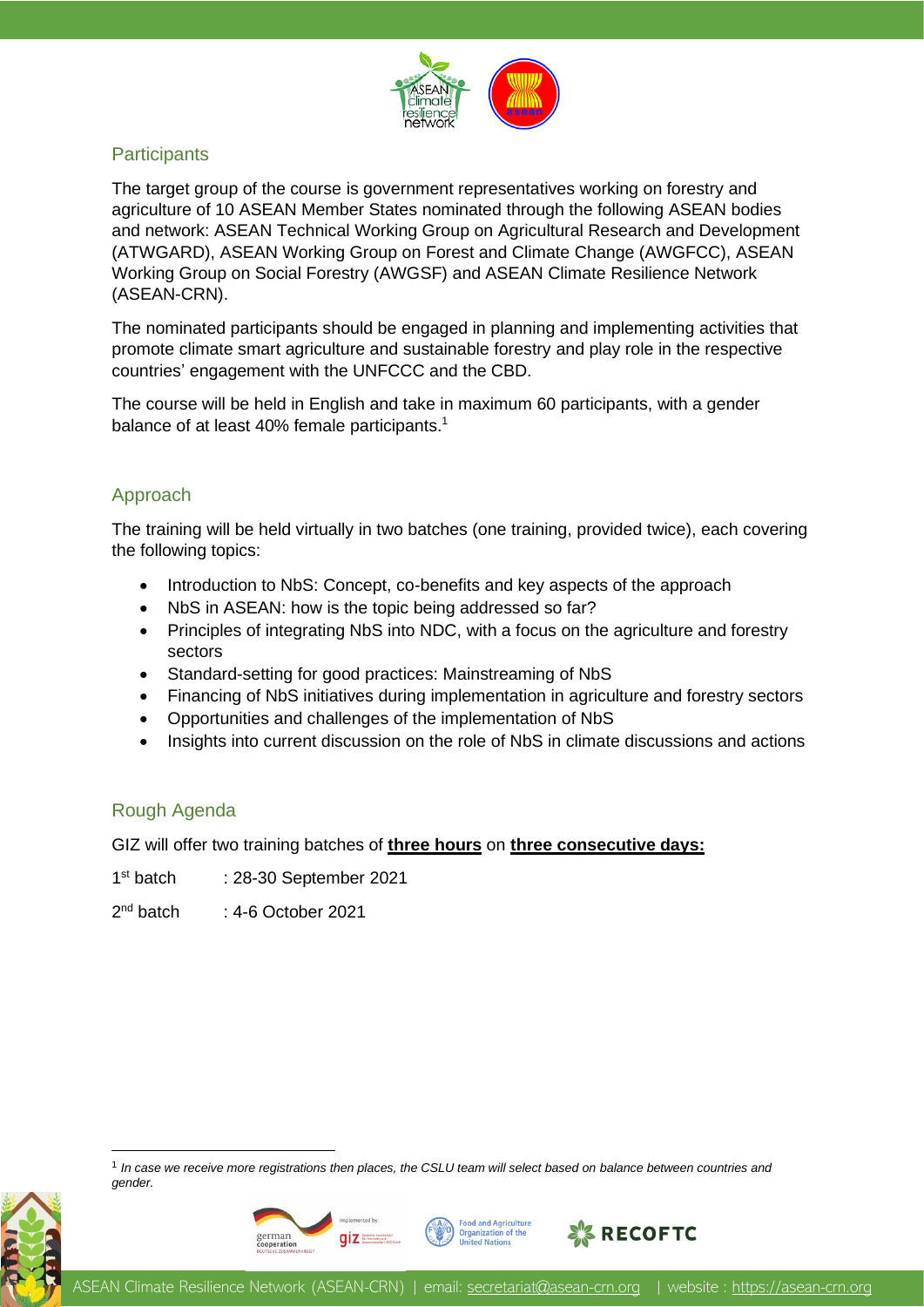

# **Day 1**

| <b>Duration</b> | <b>Item</b>                                                                                                                                                                                                                                                                                                                            | <b>Speakers</b>                                                                            |
|-----------------|----------------------------------------------------------------------------------------------------------------------------------------------------------------------------------------------------------------------------------------------------------------------------------------------------------------------------------------|--------------------------------------------------------------------------------------------|
| 13:30-13:50     | Welcome and Introduction                                                                                                                                                                                                                                                                                                               |                                                                                            |
| 13:50-14:00     | Reminder on training objectives and programme                                                                                                                                                                                                                                                                                          | GIZ/adelphi                                                                                |
| 14:00-14:15     | Round of introduction                                                                                                                                                                                                                                                                                                                  | GIZ/adelphi                                                                                |
| 14:15-15:00     | Nature-based Solutions in ASEAN                                                                                                                                                                                                                                                                                                        | tbd                                                                                        |
| 15:00-15:45     | <b>Introduction to Nature-based Solutions</b><br>Includes:<br>Definition, IUCN NbS Standard<br>Key elements of the concept<br>$\bullet$<br>Connection with other existing concepts and<br>strategies e.g. EbA, FLR, REDD+, CSA, etc.<br>International frameworks (UNFCCC, UN CBD)<br>NbS and green recovery<br>20min Input + 25min Q&A | GIZ/adelphi                                                                                |
| 15:45-15:50     | Short break                                                                                                                                                                                                                                                                                                                            |                                                                                            |
| 15:55-16:45     | <b>Examples of NbS in agricultural and forestry sector</b><br>10min input on NbS in agriculture +15min Q&A<br>10min Input on NbS in forestry + 15min Q&A                                                                                                                                                                               | <b>FAO &amp; RECOFTC</b><br>to provide 2 case<br>studies (1<br>agriculture, 1<br>forestry) |
| 16:45           | Closing                                                                                                                                                                                                                                                                                                                                |                                                                                            |





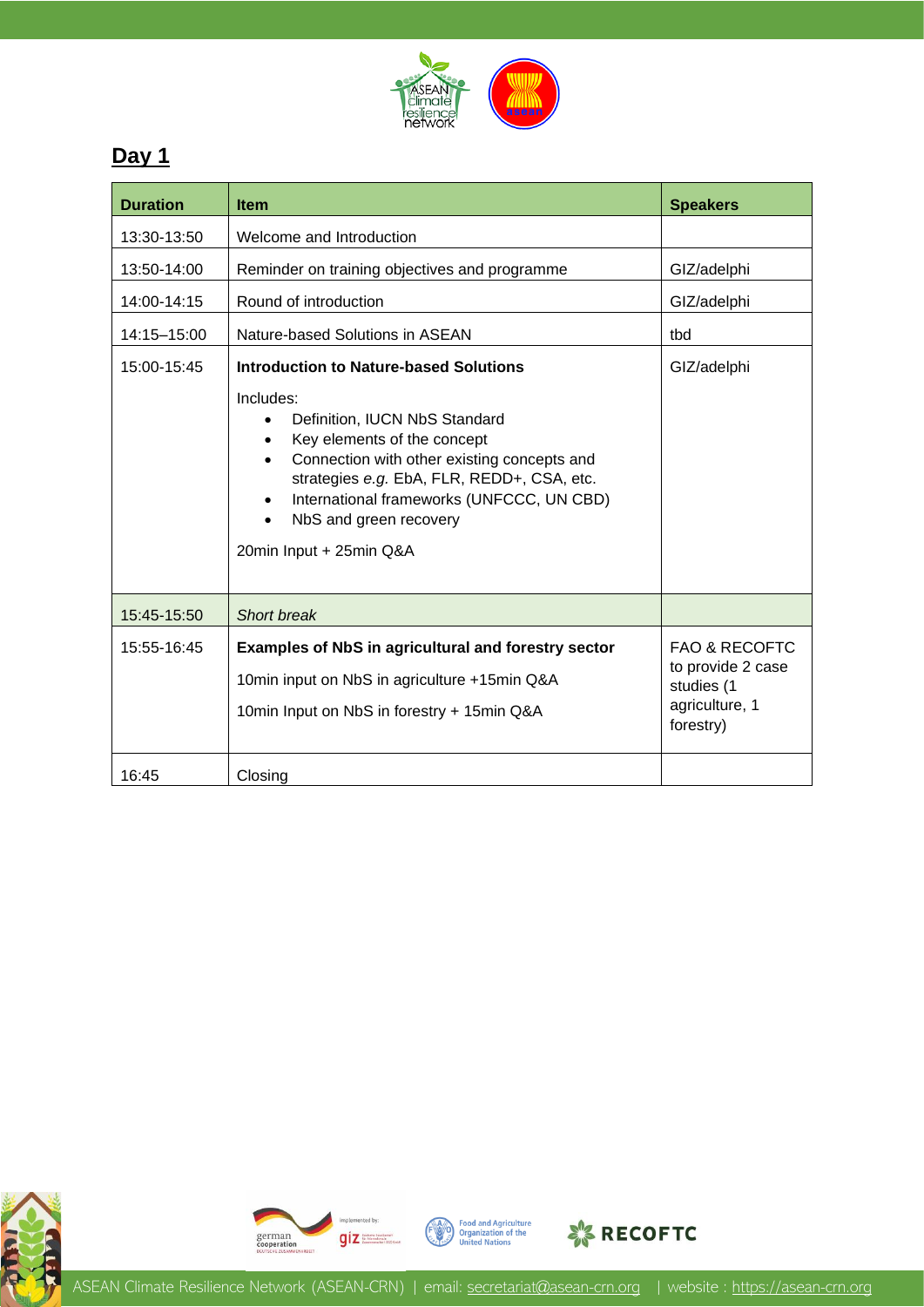

# **Day 2**

| <b>Duration</b> | <b>Item</b>                                                                                                                                                                                                                                                                                                                                                                                               | <b>Speakers</b>                                                                                               |
|-----------------|-----------------------------------------------------------------------------------------------------------------------------------------------------------------------------------------------------------------------------------------------------------------------------------------------------------------------------------------------------------------------------------------------------------|---------------------------------------------------------------------------------------------------------------|
| 13:30-13:40     | Recap of Day 1                                                                                                                                                                                                                                                                                                                                                                                            |                                                                                                               |
| 13:40-14:20     | <b>Mainstreaming Nature-based Solutions</b><br>Includes:<br>What is mainstreaming and how can it be achieved<br>$\bullet$<br>Principles of integrating NbS into NDC, with a focus<br>$\bullet$<br>on the agriculture and forestry sectors<br>Standard-setting for good practices in implementing<br><b>NbS</b><br>Opportunities and challenges of the implementation<br>of NbS<br>20min Input + 20min Q&A | GIZ<br>FAO could<br>react/complement<br>to the presentation<br>during Q&A                                     |
| 14:20-14:55     | <b>Financing Nature-based Solutions</b><br>Includes:<br>Financial opportunities to support the<br>$\bullet$<br>implementation of the NbS i.e. a mix of public and<br>private financing<br>Opportunities and challenges of financing NbS to<br>$\bullet$<br>achieve climate targets<br>20min Input + 15min Q&A                                                                                             | <b>FAO</b><br>GIZ/Adelphi could<br>react/complement<br>to the presentation<br>during Q&A                      |
| 14:55-15:05     | <b>Short break</b>                                                                                                                                                                                                                                                                                                                                                                                        |                                                                                                               |
| 15:05-15:55     | Group work on mainstreaming and financing NbS in<br>agriculture and forestry<br>4 break outs that work on 2 cases related to<br>agriculture and forestry, guided by one facilitator<br>from the organizer per group<br>5min explanations, 45min group work                                                                                                                                                | <b>RECOFTC</b><br>facilitates the 2<br>breakout groups<br>GIZ/adelphi<br>facilitates the 2<br>breakout groups |
| 15:55-16:30     | <b>Reflection in the plenary</b><br>What were the main challenges and opportunities<br>related to mainstreaming and financing in your case<br>studies?<br>What are lessons learned for the utilization of NbS<br>$\bullet$<br>for relevant national climate targets?<br><b>Closing</b>                                                                                                                    | GIZ                                                                                                           |







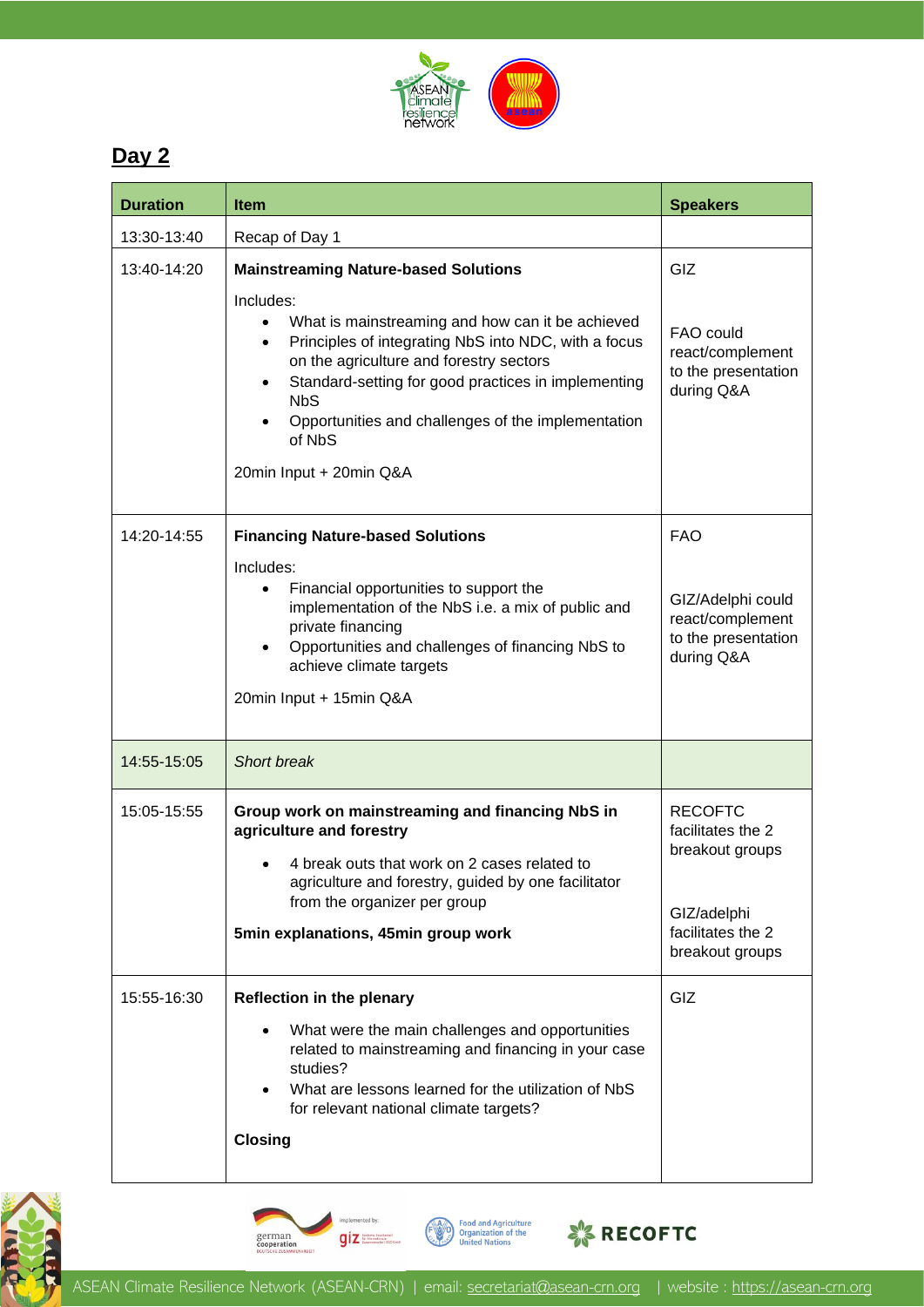

### $Day 3$

| <b>Duration</b> | <b>Item</b>                                                                                                                                                                                                                                                                                                                                                                                                                                                                         | <b>Speakers</b> |
|-----------------|-------------------------------------------------------------------------------------------------------------------------------------------------------------------------------------------------------------------------------------------------------------------------------------------------------------------------------------------------------------------------------------------------------------------------------------------------------------------------------------|-----------------|
| 13:30-13:50     | Recap of Day 2                                                                                                                                                                                                                                                                                                                                                                                                                                                                      | GIZ/adelphi     |
| 13:50-15:30     | <b>Governing Nature-based Solutions Implementation</b><br>Includes:<br>Multi-stakeholder planning<br>$\bullet$<br><b>IUCN</b> governance matrix<br>$\bullet$<br>Institutional arrangement<br>$\bullet$<br>Real case scenario to utilize NbS in achieving<br>$\bullet$<br>climate targets in Southeast Asia<br>20min input, 20min Q&A                                                                                                                                                | GIZ/adelphi     |
| 15:30-15:40     | <b>Short break</b>                                                                                                                                                                                                                                                                                                                                                                                                                                                                  |                 |
| 15:40-16:00     | Unlocking the Potential of Nature-based Solutions in<br><b>International Context</b><br>Recap of Day 1, 2 and 3<br>Challenges and opportunities for NbS in<br>international climate negotiations (FAO - 15min)<br>Challenges and opportunities for NbS in<br>$\bullet$<br>international biodiversity negotiations (GIZ - 15min)<br>Q&A and moderated discussion: how can ASEAN<br>make best use of NbS when implementing<br>international commitments? (GIZ/adelphi/FAO -<br>35min) | GIZ and FAO     |
| 16:00-16:15     | Training evaluation                                                                                                                                                                                                                                                                                                                                                                                                                                                                 | GIZ             |
| 16:15-16:30     | <b>Closing remarks</b>                                                                                                                                                                                                                                                                                                                                                                                                                                                              |                 |